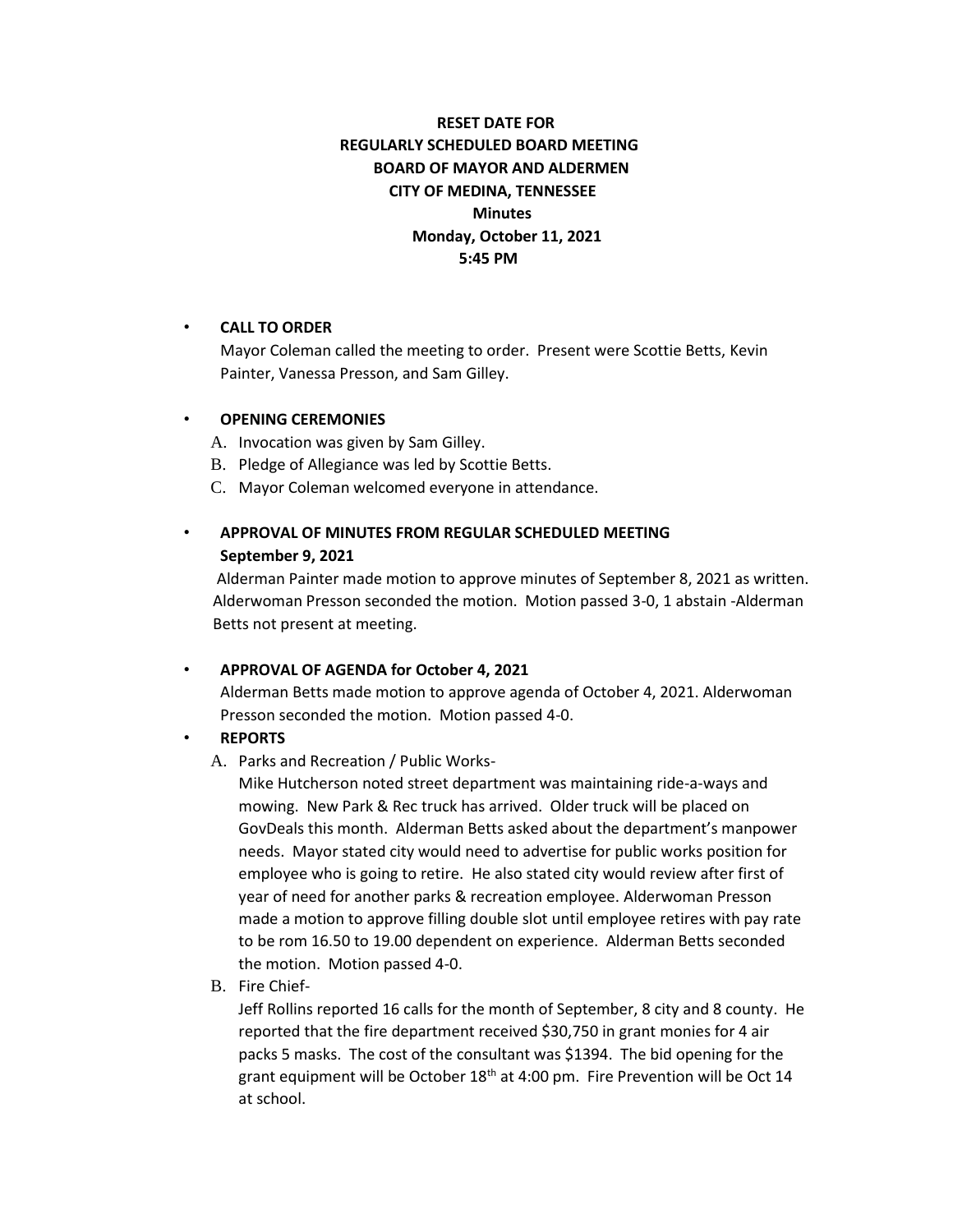C. Police Chief-

Jason Oliver reported 236 calls for service, 904 camera citations, and 3 citations for the month of September. Department has had a surge in covid sickness, quarantine, and one in National Guard service this month. Alderwoman Presson asked if his department needed anything and he stated no that they were good.

D. Building Inspector-

Matt Brown reported 20 permits were issued in September with 8 being new homes. He was asked about the convalescent home and he stated they were still in full construction.

E. Recorder/Treasurer-

Kim Gilley submitted to the board employee health insurance quotes for new year. Employee coverage and family coverage were discussed. Alderwoman Presson requested to get the cost for family coverage and Alderman Painter asked to get census of surrounding cities of their employee health insurance packages. Called meeting was set for Oct 20 at 5:30 pm for insurance review.

Aldermen were presented with Resolution adopting an Identity Theft Policy recommended by the city's insurance carrier. Alderwoman Vanessa Presson made a motion to approve the Resolution adopting Identity Theft Policy. Alderman Scottie Betts seconded the motion. Motion passed 4-0.

• **CITIZENS INPUT**

No concerns or questions.

• **FIRST READING OF AN ORDINANCE TO REZONE A PROPERTY LOCATED ON WITT SREET (TAX MAP 176,PARCEL 3.01) AND OWNED BY DANA CAREY FROM R-1 (LOW DENSITY RESIDENTIAL) TO B-1 (GENERAL BUSINESS).**

Alderman Betts made motion to approve first reading of rezoning from R-1 to B-1 for property on Witt Street. Alderman Gilley seconded the motion. Motion passed 3-0, 1 abstain- Alderman Painter abstained.

## • **DISCUSSION OF MEDINA POLICE PERSONNEL & STAFFING**

Alderman Gilley reviewed his report on police personnel and staffing. He is asking the city to consider within next two years of increasing police staff by two new officers. He stated the importance of being pro-active. Alderwoman Presson expressed safety is very important. Alderman Painter noted one officer's position is still unfilled and would like that position filled. Alderman Betts supported the future consideration.

## • **BOARD MEMBERS AND MAYOR REPORTS AND CONCERNS**

Sam Gilley Discussed baseball field pitching mounds and asked for price for new mounds.

Vanessa Presson None